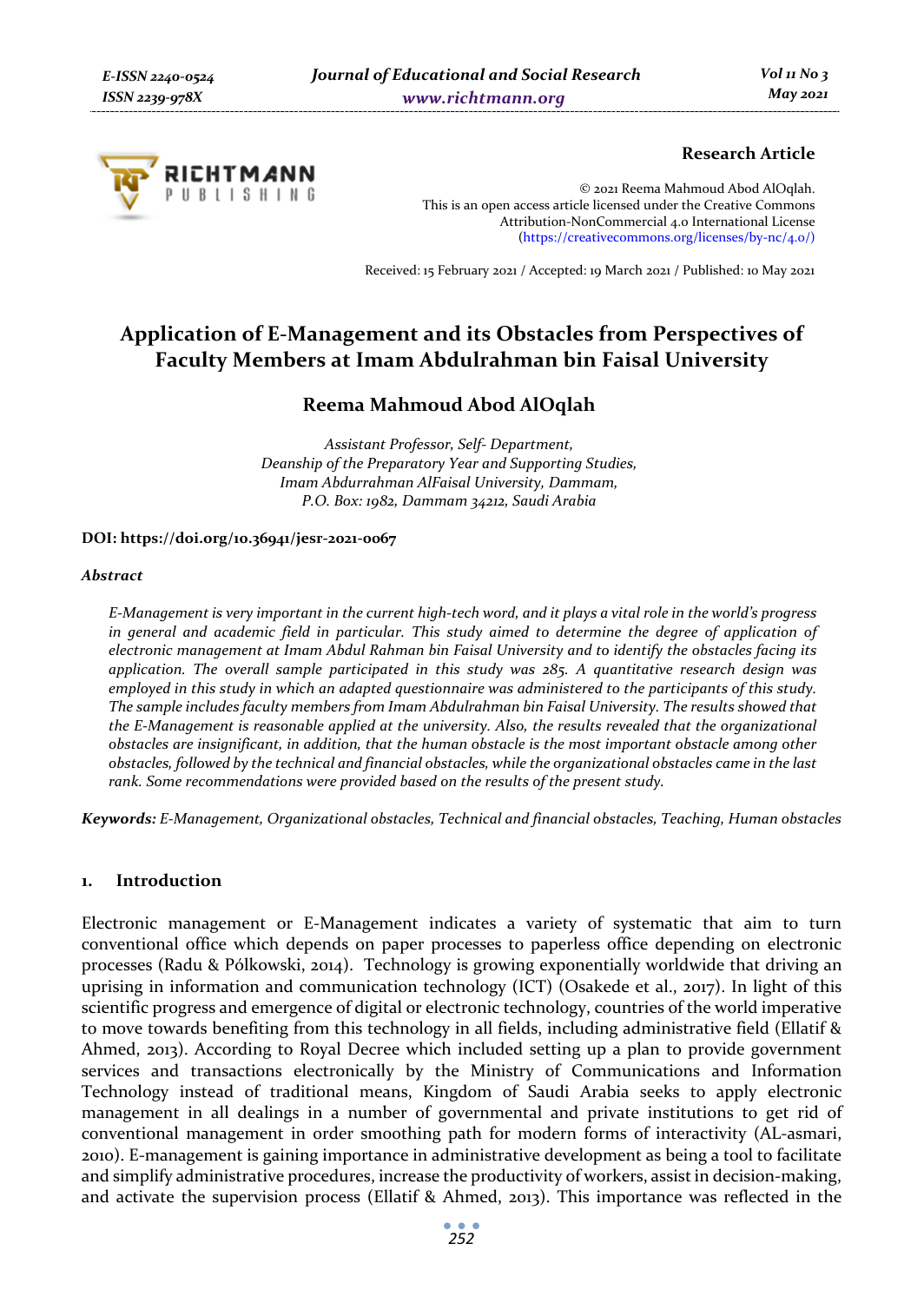educational administration and higher institutions in many outputs such as increasing arrival to postsecondary learning, enhancing the availability of resources for education, and facilitating interaction among learners (Osakede et al., 2017). E-Management has become a key strategy in Saudi tertiary institutions that provide a cost-accessible effective and scalable learning environment for rapid growth (Shakkah & AlGamdi, 2015; Al-Jarrah, 2018). It is logical that universities administrators keep pace with what the ministry offer, so they employ electronic services to accomplish their work easily and simplify (Ikenna, 2015). Hajaia and Roud (2014) mentioned that E-management is a means to achieve the absolute and continuous satisfaction of the beneficiaries; this is done by providing educational services that exceed their expectations, characterized by simplification of performance and speed of achievement, and obtaining the service with minimal effort at any time and directly without the need to come to university. As a result of that, the administrators in universities are required to use modern administrative approaches in their work especially E-Management due to the growing demand for rapid completion of administrative work, and facilitating communication between workers inside the universities and between the university administration and the external community.

 In spite of the efforts made in this field, the applications of E-Management in universities administration are still below the desired level, Ellatif and Ahmed (2013) mentioned that there are limitations of application of E-Management in the Arab environment. Also, Shakkah and AlGamdi (2015) pointed out that employees in universities need to raise their awareness about E-management and employ it in their work. Therefore, this study seeks to identify the reality of E-management applications at Imam Abdulrahman Bin Faisal University.

#### **2. Literature Review**

*E-ISSN 2240-0524 ISSN 2239-978X*

The insertion of information and communication technology (ICT) is a real revolution in management due to the change it brings about in the style of administrative work, effectiveness, and performance (Waswas & Jwaifell, 2019). Hence the need for E-management, which means: moving from traditional work to informational applications including computer networks to link organizational units with each other to facilitate access to data and information to make appropriate decisions and complete work, and to provide services to beneficiaries efficiently at the lowest cost and in the fastest time possible (Osakede et al., 2017).

# *2.1 Concept of E-Management*

E-Management in education is considered a new type of educational management types that has broad effects on educational institutions and their fields of work, strategies, and functions. These effects are not only due to the technological dimension represented by digital technologies but also to the administrative dimension represented by the development of administrative concepts that Accumulated for many decades, it is working to achieve more administrative flexibility in delegation and administrative empowerment (Bataineh, 2017).

There are a variety of E-Management definitions. Dayni (2010) defined E-Management as the ability to use ICT and new techniques to carry out administrative tasks electronically through the internet and networks of the automated computer. Ogbonna, Eze and Nkemdirim (2011) defined E-Management as diversity of services focused on electronic information with strengthening of the participatory components in order to accomplish the goals of administrative management. Badawi (2013) asserts that E-Management is a highly connected, competitive, advanced, and interactive productivity system that extends the boundaries of an organization to encompass the whole world. E-Management is seen as a more collaborative form of administration, with more coordination with external parties in policy-making and service delivery, and more collaboration within the workplace and university stakeholders (Younis, 2016; Osakede et al., 2017).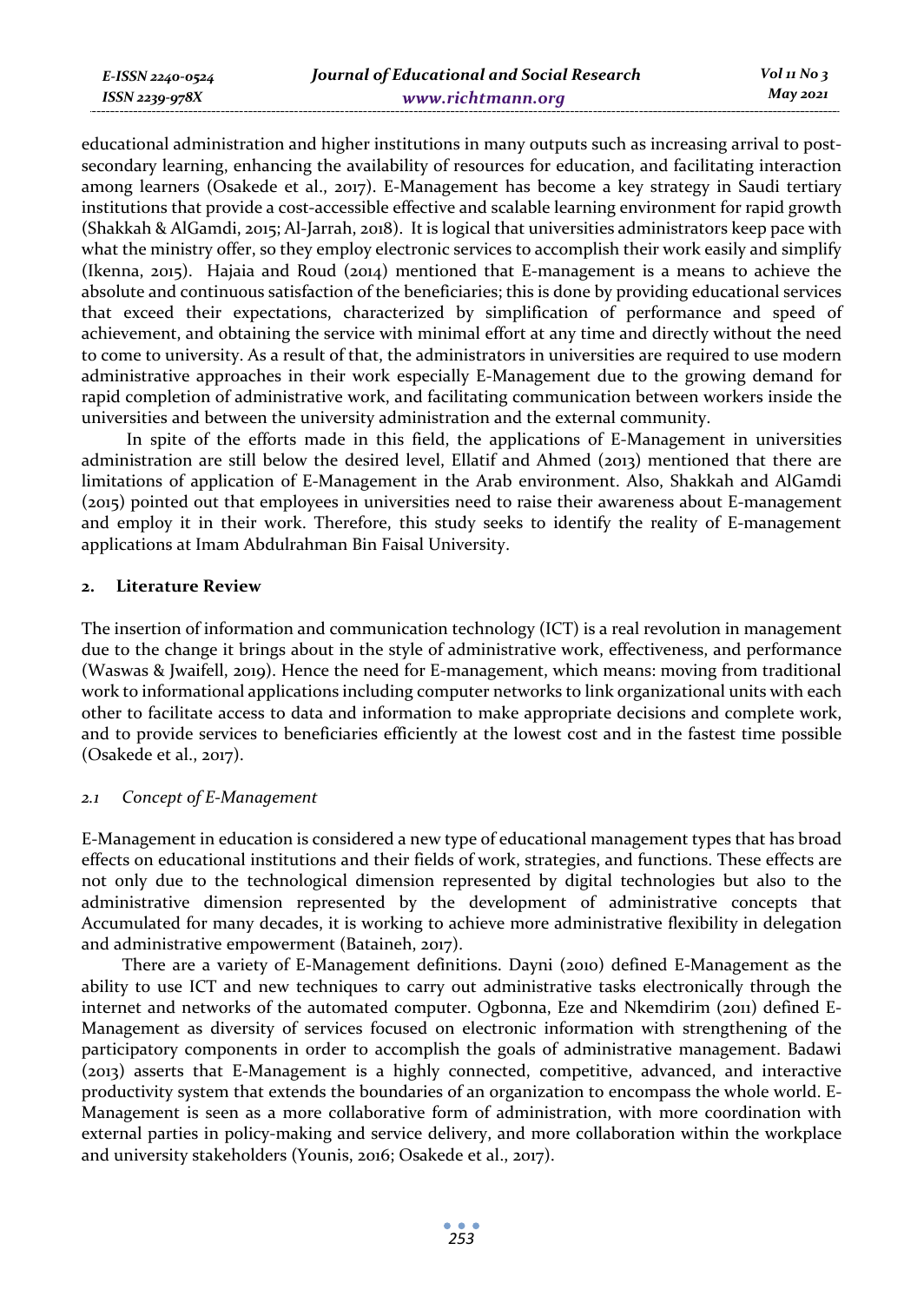#### *2.2 E-Management Importance*

The importance of E-Management stems from the importance of management in general, as it is the main driver of the efforts of workers in any institution due to its ability to contribute to the completion of administrative work accurately and quickly as well as the ease of communication between workers within the institution, and between the institution and the beneficiaries of the services it provides (Hajaia & Roud, 2014; Osakede et al., 2017). Abu Ashour and AlNemri (2013) mentioned that there is a lot of importance of modern information systems, namely:

- Technologies and information systems are considered to be an important method for minimizing the cost.
- Sharing in innovation to establish a sophisticated method to create new services.
- Evolve services of customers by meeting specifications in the shortest time thinkable.
- Decrease the effort and time required to complete the procedures because of the simplicity of information retrieval.

At the same time, Osakede et al.  $(2017)$  indicated that the value of management information centered on raised accessibility, inclusiveness, and versatility in the delivery of services and quality services to be delivered by lower-cost alternatives. Based on Bataineh (2017) and Waswas and Jwaifell (2019) the importance of E-management is in:

- The capacity to manage immense quantities of information.
- The capacity to deal with large numbers of beneficiaries and users.
- Confrontation and managing the increase in information.
- The need for constant contact between employees in the work field.
- The direction towards taking advantage of technological advances and relying on information for decision-making.

From another aspect, Abdulrahman and Omar (2018) argue that E-management has several drawbacks that would limit its efficacy which are:

- Loss of safety and electronic eavesdropping.
- Paralysis of management in case of any defect.

In general, E-Management seeks to make good and effective improvements in contemporary educational organizations and institutions.

# *2.3 E-Management application requirements*

The success of E-Management is related to the necessity to provide a set of necessary requirements, including human, financial, organizational, and software requirements. In addition, an integrated picture and an accurate and comprehensive assessment of the reality must be formed in terms of the availability of information technology, the appropriate infrastructure, human resources, and the necessary financial support, to make the most of these technical revolutions (Bataineh, 2017). Abdulrahman and Omar (2018) defined several significant criteria for the application of E-Management in universities, which could be summed up as follows:

- The devotion of top management to promoting and implementing E-Management initiatives.
- Strategic preparation for the digital transformation.
- Creation of an integrated strategy between all quarters for comprehensive contact.
- Emphasis on researching and meeting customer requirements.
- Concern for staff that have provided facilities for E-Management.
- Concentrate on technical skills.

These requirements for implementing E-Management systems represent ambitious work programs to place universities at the heart of the information revolution as well as integration into the digital world, and in the event of a lack of availability of these requirements or some of them, universities will face many obstacles and challenges that prevent applied.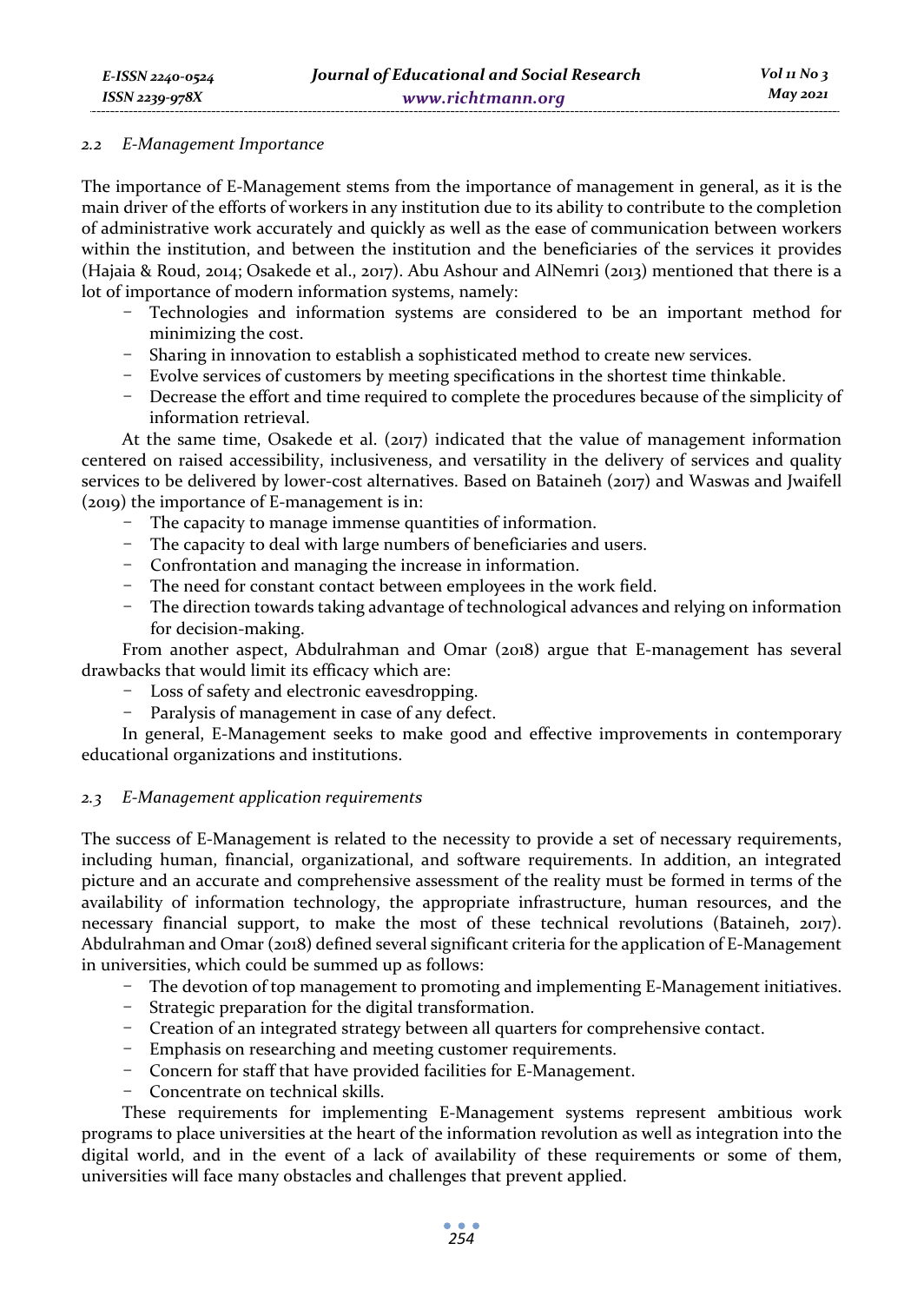#### *2.4 Obstacles Facing Implementing E-Management*

Over the years, researchers have uncovered numerous obstacles to implementation of E-Management. Hajaia and Roud (2014) and Bataineh (2017) classified those obstacles by taking a look at follows classifications:

- Organizational obstacles: This concerns the essence of the organization structure and the absence of electronic transaction systems and laws and the central management of the organization and others.
- Technical and financial obstacles: Including the absence of laboraties readiness for implementation, slow and weak services of internet and inadequate protection to safeguard the users from network penetration, recurrent regulations breakdowns, the absence of financial resources and maintenance, the high expense of the internet and communications, computers and others.
- Human obstacles: include nature of humans, closed doors culture, lack of trust in the privacy and confidentiality of personal transactions and their security, absence of incentives for members of the faculty staff, and poor English language proficiency among some faculty members.

E-Management is an integrated system that will not work efficiently and achieve the goals of its use except when all the elements and requirements for their application are complete, and on top of these requirements are the provision of integrated infrastructure, training of workers, and the provision of appropriate application programs.

#### *2.5 Previous Studies*

This study reviewed related E-Management studies and research and degree of its implementation and its obstacles including the study of Hajaia and Roud (2014) that objectives to determine the obstacles of applying E-Management at Tafila technical university from the faculty staff members' perspectives. The study sample consisted of (130) faculty staff members. The findings showed that human obstacles were in the first rank, followed by financial obstacles and technical obstacles respectively, while organizational obstacles were in the last rank. However, all the obstacles were of a high degree. The study by Abu Ashour and AlNemri (2013), aimed to investigate the level of applying E- Management at Yarmouk University in Jordan, the sample consisted of (647) out of which (320) educational board members and (327) administrators randomly selected from the administration pool. The results showed that the application of the electronic management was high from the perspective of the educational board members. The study of Bishri (2011) aimed to detect the application of E-Management in the department of Umm Al Qura University in Mecca from the perspectives of administrators and the faculty staff members at the university. The study sample consisted of (441) administrators and faculty staff members. The most prominent results were the impediments relating to English language skills weakness, financial impediments, and that the degree of using E-Management was moderate. Kassab (2011) conducted a study aimed to detect the relationship between organizational variables and the application of E- Management in Palestinian universities. The sample consisted of (161) faculty staff members. The results indicated that there is a lack in legislation and laws needed for applying E- Management as well as a lack of employee training for applying E- Management. Al-Jarrah (2018) identified the degree of applying E- Management in Departments of the Ministry of Education in Jordan. The study sample consisted of (307) employees of administrative staff in the centre of the Jordanian Educational Ministry. The most important finding of the study is that the degree of E-Management was high. Study of Waswas and Jwaifell (2019) aimed at identifying the level of applying E-management at Al-Hussein Bin Talal University in Jordan. The study sample consisted of  $(249)$ administration members at Al-Hussein Bin Talal University. The results showed that the level of applying E-management at Al-Hussein Bin Talal University is average with regard to administrative and technical dimensions, while it is poor regarding the materialistic dimension.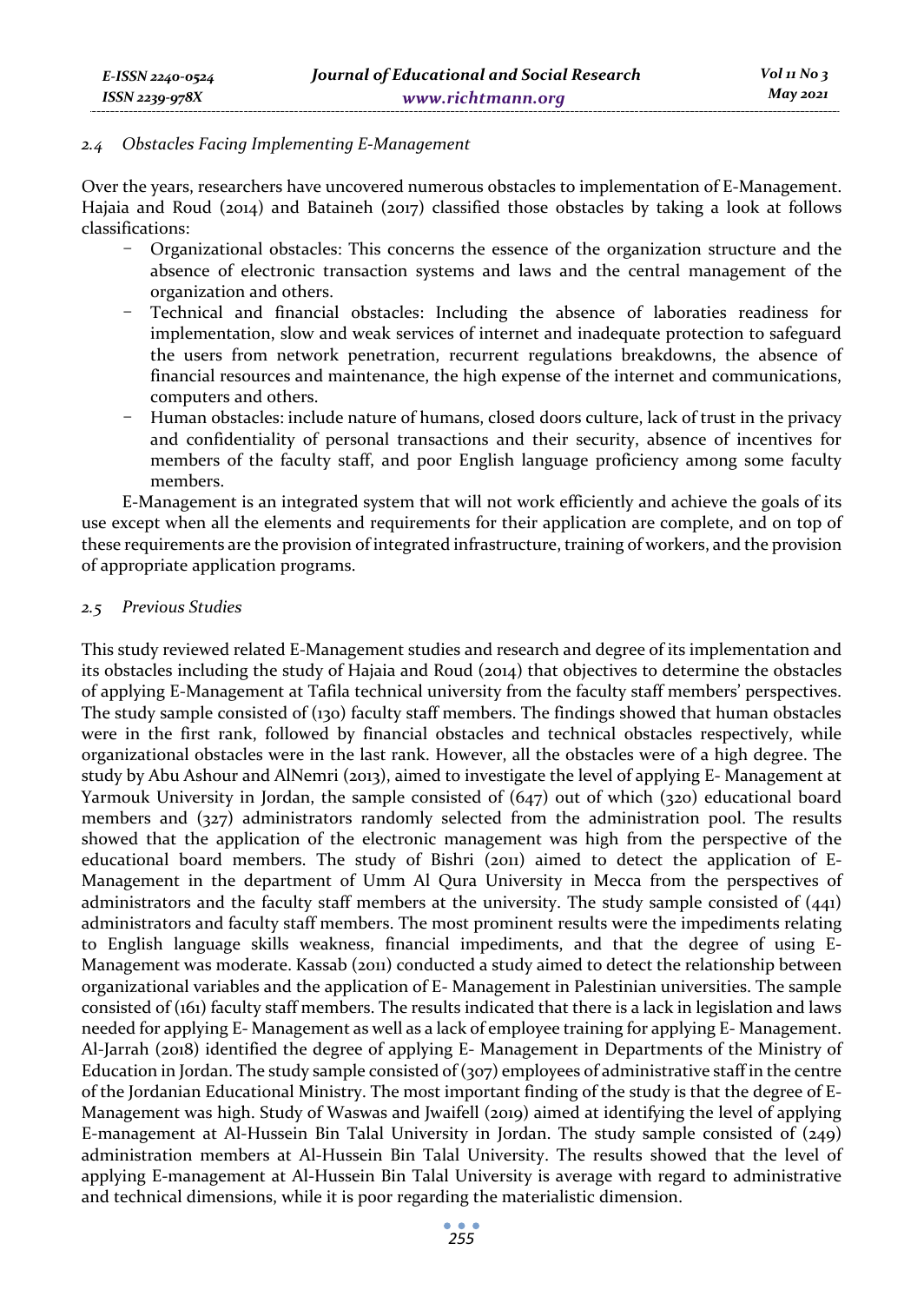#### **3. Research Questions**

The researcher hopes that this study will fill the shortage in areas related to E-management in institutions educational, especially at Saudi Universities. This study aims to detect the degree of application E-Management and the obstacles that limit its application in Imam Abdulrahman bin Faisal University by answering the following questions:

- 1. What is the degree of E-Management application in Imam Abdulrahman bin Faisal University from a point of view of faculty members?
- 2. What are the obstacles facing the application of E-Management in Imam Abdulrahman bin Faisal University from a point of view of faculty members?

# **4. Methodology**

In this study, descriptive survey design and quantitative approach have been used to a careful, factual, and systematic description of the facts and characteristics of a population. Sugiyono (2012) identified quantitative descriptive research as research in which all members of the research population or a large sample of it are questioned, with the aim of describing the phenomenon studied in terms of its nature and degree of existence only, without going beyond that to study the relationship or deduce the reasons.

# *4.1 Participants*

The study participants consisted of all faculty members in Imam Abdulrahman bin Faisal University a number (3248) faculty members according to the annual statistical report of the Saudi Ministry of Education ( $2017/2018$ ). The researcher sampled ( $346$ ) faculty members based on the suggestion of Morgan's table for determining sample size. To the selection of faculty members at the universities previously listed, the simple random sampling technique was used.  $(305)$  questionnaires out of  $(346)$ were returned, (20) questionnaires were excluded due to the non-completion of the answers by the respondents, thus making the number of questionnaires valid for analysis (285) questionnaires.

# *4.2 Instrument*

In this study, questionnaires were adopted to faculty members to measure their perspectives on each item in the questionnaire by Likert Scale includes five-point from "1" (very low) to "5" (very high). The questionnaire was broken down into 3 parts. Part (1) gathers background information of the respondents, such as 'Sex, Academic rank, The College, Years of experience'. Part (2) consisted of 24 questions prepared to measures the degree of E-Management applying. The questions for this part were adopted based on studies by Bataineh (2017); Al-Jarrah (2018) and Waswas and Jwaifell (2019). Part (3) consisted of 33 questions prepared to measures obstacles facing the application of E-Management. The questions for this part were adopted based on studies by Hajaia and Roud (2014) and Shakkah and AlGamdi (2015).

# *4.3 Data Analysis Procedures*

The researcher analyzed the data quantitatively using a set of statistical methods to reach an answer to the study questions, SPSS program was used to calculate Cronbach's alpha coefficient to measure the reliability of items and to extract the frequencies, percentages, means, and standard deviations of the respondents' answers about applications E-Management in Imam Abdulrahman bin Faisal University and obstacles facing its application. To verify the validity of the instrument, the researcher was presented the instrument to (7) experts from the faculty members of Saudi universities who hold a doctorate in education and administrative sciences to ensure linguistic formulation, scientific accuracy,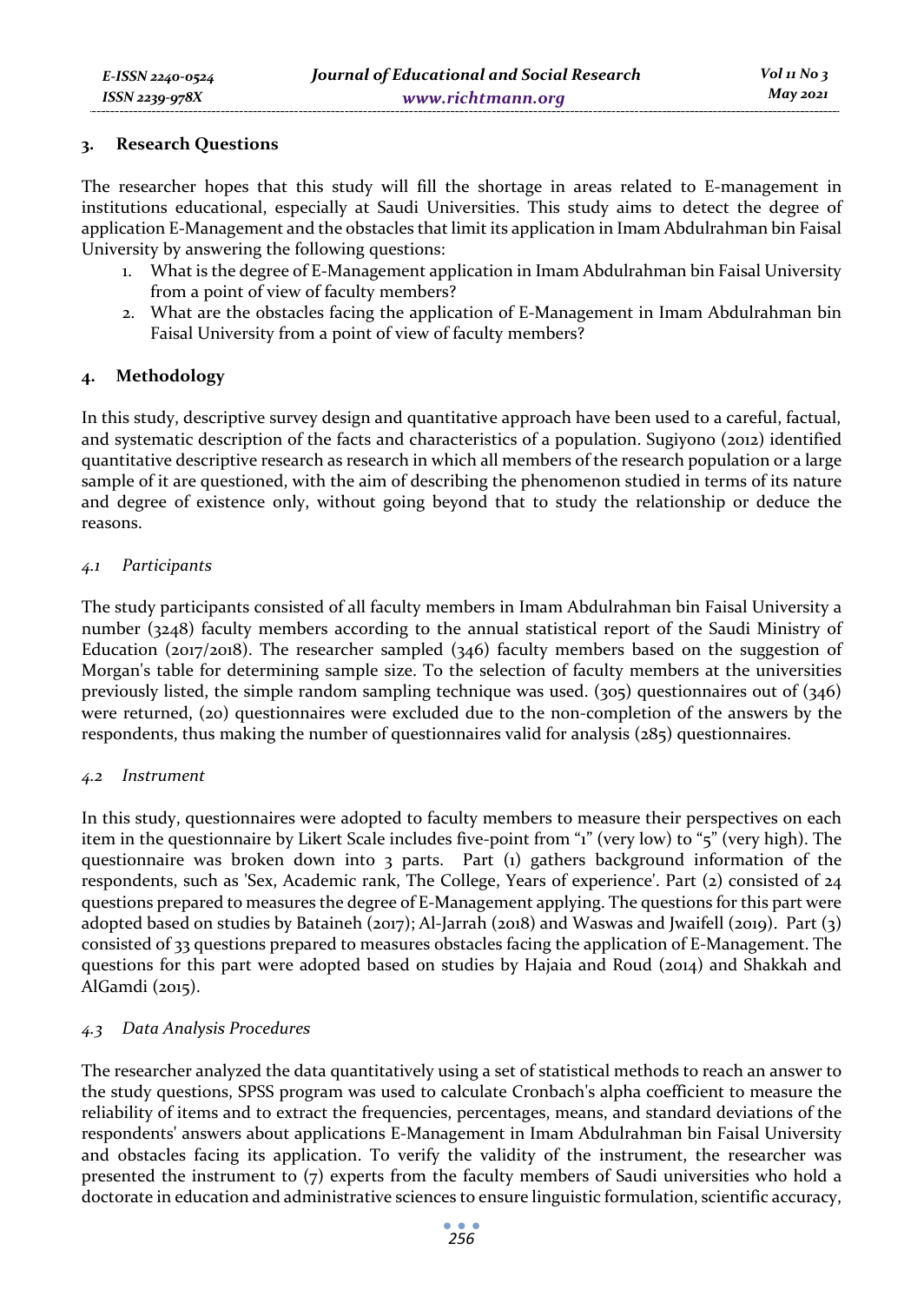and clarity. In light of the comments of these experts, the number of questions of the degree of application E-Management became (17 questions); in regards to obstacles facing the application of E-Management, the number of questions became (30 questions).

# **5. Findings**

Cronbach alpha was used to test the respondents' internal accuracy and their responses. The value that has (60%) or more, showed the reliability in responses of respondents (Bryman & Bell, 2011), as shown in Table 1.

# **Table 1.** Cronbach Alpha Test

| Variables/Dimensions              | Cronbach Alpha Value |
|-----------------------------------|----------------------|
| Degree of E-Management Applying   | 0.865                |
| <b>Organizational Obstacles</b>   | 0.861                |
| Technical and financial obstacles | 0.822                |
| Human Obstacles                   | 0.866                |
| <b>Obstacles Style as Whole</b>   | 0.821                |

Table (1) showed that the values of the internal consistency coefficient for the dimensions of the study were high and ranged between (0.821-0.866). This means that the value of the Cronbach Alpha coefficient for all parts of the questionnaire is higher than (0.60). This indicates that the study instrument has internal consistency between items.

The descriptive analysis was employed to describe the respondents' profile in terms of ''Sex, Academic rank, The College, Years of experience". The majority of respondents were female representing 67.0%, while 33.0% were male, respectively, as shown in Table 2. With respect to the academic rank of respondents, 76.5% of respondents are assistant professors. While 17.2% of respondents are associate professors and 6.3% were full professors. With regard to the College, table 2 shows that the overwhelming majority working in humanities colleges with a rate of 63.9%, the respondents who work in scientific colleges representing 36.1% out of a total of respondents. With respect to the work experience, the results showed that the majority of the respondents have 5 to 10 years of experience representing 64.6%, followed by the respondents who have less than 5 years of experience representing 20.7%. Finally, the respondents have more than 10 years' experience representing 14.7%.

| Variables     | Category             | N   | $\frac{0}{0}$ |
|---------------|----------------------|-----|---------------|
| Gender        | Male                 | 94  | 33.0          |
|               | Female               | 191 | 67.0          |
| Academic rank | Assistant professors | 218 | 76.5          |
|               | Associate professors | 49  | 17.2          |
|               | Full professors      | 18  | 6.3           |
| The College   | <b>Humanities</b>    | 182 | 63.9          |
|               | Scientific           | 103 | 36.1          |
|               | Less than 5 years    | 59  | 20.7          |
| Experience    | 5-10 years           | 184 | 64.6          |
|               | More than 10 years   | 42  | 14.7          |

| Table 2. The Respondent Profile (N=285) |  |  |  |  |  |
|-----------------------------------------|--|--|--|--|--|
|-----------------------------------------|--|--|--|--|--|

# *5.1 Research Question 1*

In order to answer the first question of the study, the researcher used arithmetic means and standard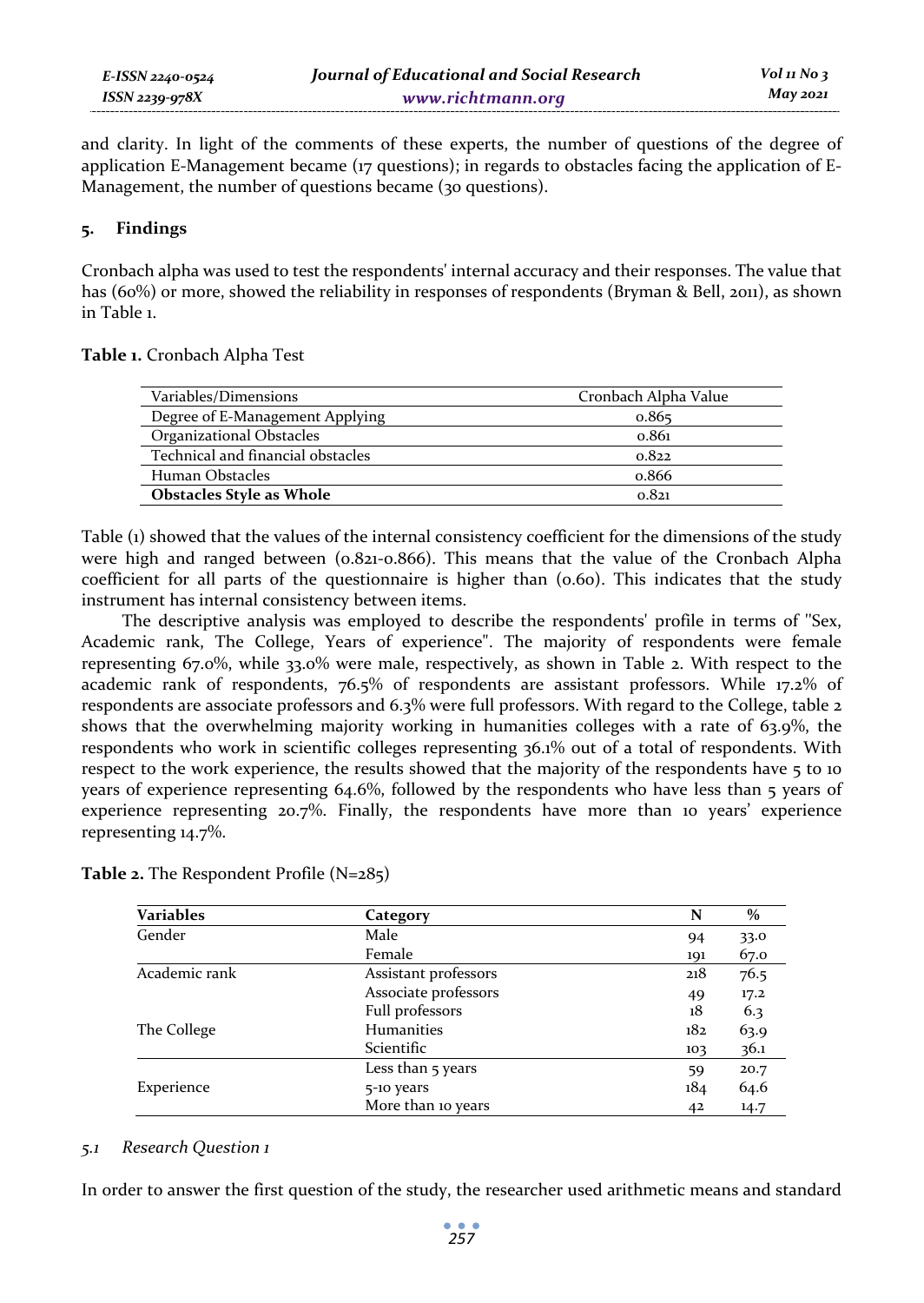deviation for each item of measures degree E-Management application. In order to interpret the results, arithmetic averages were adopted based on the Table mentioned below.

**Table 3.** Interpretation of arithmetic means of Respondents' Answer for Each Item

| Mean          | Information            |  |
|---------------|------------------------|--|
| $1,00-1,79$   | Strongly Disagree (SD) |  |
| $1,80-2,59$   | Disagree (DA)          |  |
| $2,60-3,39$   | Moderate Agree (MA)    |  |
| $3,40-4,19$   | Agree $(A)$            |  |
| $4,20 - 5,00$ | Strongly agree (SA)    |  |
|               |                        |  |

#### **Source:** (Bryman & Bell, 2011).

**Table 4.** Arithmetic means and standard deviation for each item and for degree E-Management application as a whole

|                   | N Item                                                                                                                   |      | Mean St.dev Inf. |    |
|-------------------|--------------------------------------------------------------------------------------------------------------------------|------|------------------|----|
|                   | 1 Faculty members obtain accurate information about the university electronically                                        | 3.74 | 1.17             | A  |
| $\overline{2}$    | The university communicates with the Education Office electronically                                                     | 3.45 | 1.34             | A  |
| $\mathbf{R}$      | Communication between faculty and administrators takes place electronically                                              | 3.24 | 1.36             | MA |
| $\overline{4}$    | Faculty members make use of electronic information to treat students' problems                                           | 3.30 | 1.33             | MA |
| $5^{\circ}$       | The faculty members complete the leave procedures of all kinds electronically                                            | 3.19 | 1.42             | MA |
| 6                 | Faculty members obtain (schedule - student names - information about students)<br>electronically                         | 3.58 | 1.39             | A  |
|                   | Faculty members can learn about their job performance level electronically                                               | 3.83 | 1.16             | A  |
|                   | 8 The student can obtain the academic schedule through the university's website                                          | 3.87 | 1.12             | A  |
| 9                 | The admission and registration procedures for students can be completed through the<br>university's website              | 3.71 | 1.32             | A  |
| 10                | Faculty members offer the student various enrichment programs through the university's<br>website                        | 3.40 | 1.18             | A  |
|                   | 11 faculty members and students can submit their data electronically                                                     | 3.46 | 1.27             | A  |
| $12 \overline{ }$ | The e-mail in its current status is sufficient for communication between the university and<br>the Ministry of Education | 3.49 | 1.20             | A  |
|                   | 13 Electronic information is available on the faculty, staff, and students                                               | 4.45 | .973             | SA |
| 14                | Electronic information is available that includes the university's equipped (equipment -<br>library - building)          | 3.12 | 1.29             | MA |
|                   | 15 The university's electronic data is constantly checked and validated                                                  | 3.57 | 1.39             | A  |
| 16                | The top management provides electronically the information needed to prepare the annual<br>plan for faculty members      | 3.05 | 1.40             | MA |
| 17                | An electronic report (daily - monthly - quarterly - yearly) can be prepared on the progress<br>of academic work          | 3.27 | 1.45             | MA |
|                   | Total<br>A<br>3.51<br>.724                                                                                               |      |                  |    |

Table 4 showed that the mean value of degree E-Management application was  $(3.51)$  with a standard deviation of (0.724). This means that the E-Management from the point of view of faculty members at Imam Abdulrahman bin Faisal University was applied agreeably. Item 13 got on highest means among items of applying E-Management which states, "Electronic information is available on the faculty, staff, and students", with (4.45). Also, item 8, which states, "The student can obtain the academic schedule through the university's website"; and item  $7$ , which states, "Faculty members can learn about their job performance level electronically" have the high means value among the items of the E-Management application (3.87) and (3.83) respectively. While item 16, which states, "The top management provides electronically the information needed to prepare the annual plan for faculty members"; item 14, which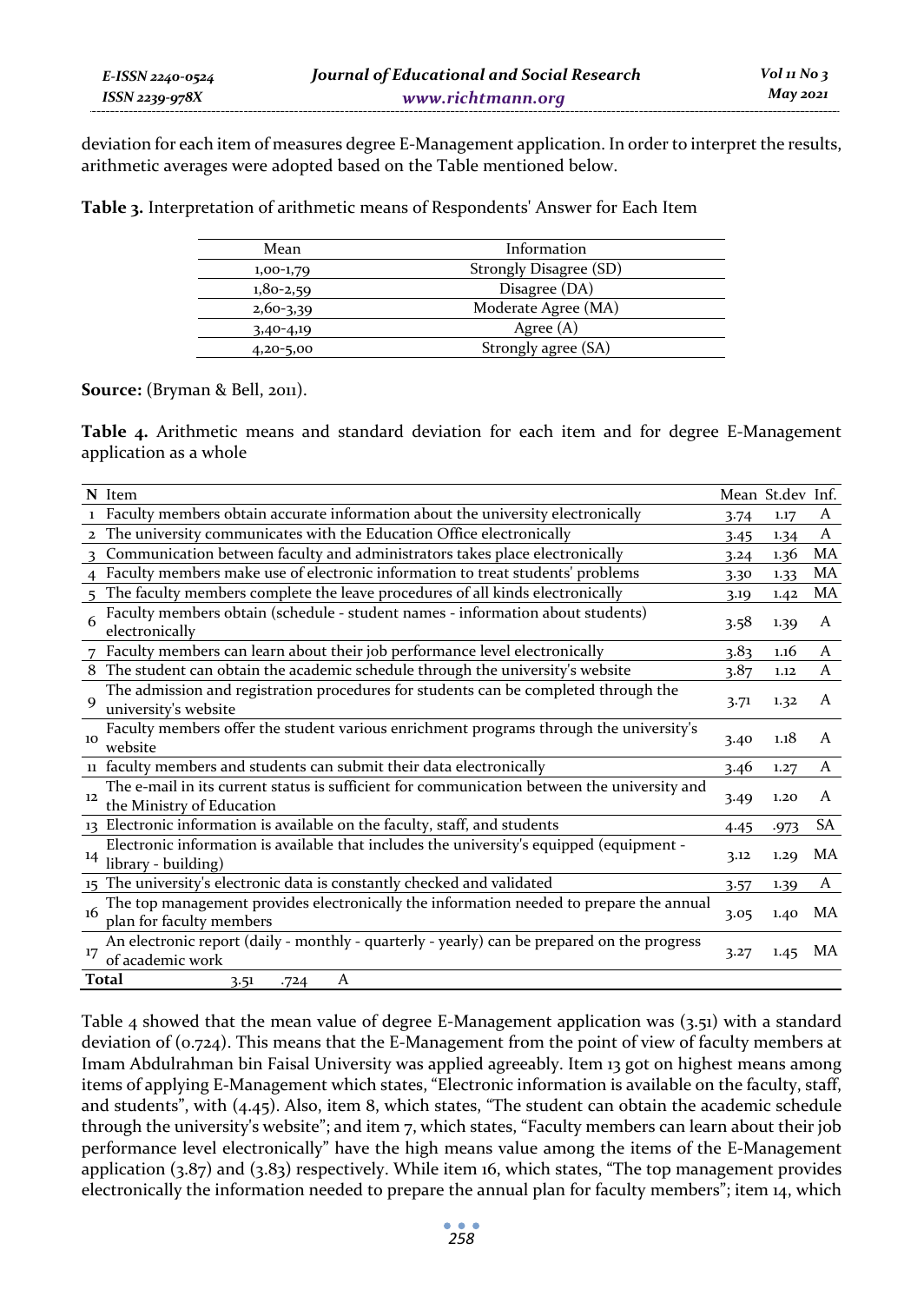| E-ISSN 2240-0524    | Journal of Educational and Social Research | $Vol_1N_0_3$ |
|---------------------|--------------------------------------------|--------------|
| $ISSN$ 2239-97 $8X$ | www.richtmann.org                          | May 2021     |

states "Electronic information is available that includes the university's equipped (equipment - library - building)" and item 5, which states "The faculty members complete the leave procedures of all kinds electronically" have lowest value of the means among the items with 3.05, 3.12 and 3.19 respectively. This result is consistent with the study by Abu Ashour and AlNemri (2013) and Al-Jarrah (2018). While this result differed with the study of Bishri (2011); Kassab (2011) and Waswas and Jwaifell (2019) that revealed that the level of applying E-management was moderate.

The researcher believes that University official's awareness about the necessity of facilitating access to information, facilitating its organization, facilitating its preservation, reducing paper use, facilitating business follow-up, and provide many opportunities and advantages for both the contemporary organization and the modern society are the main reason to applying E-Management at Imam Abdulrahman bin Faisal University.

#### *5.2 Research Question 2*

In order to answer the second question of the study, the researcher used arithmetic means and standard deviation for each item of measure to obstacles facing the application of E-Management.

**Table 5.** Arithmetic means and standard deviation for each item and for each dimension of the obstacles

| ${\bf N}$               | Item                                                                                                                          |      | Mean Stdev Inf |              |
|-------------------------|-------------------------------------------------------------------------------------------------------------------------------|------|----------------|--------------|
|                         | <b>Organizational obstacles</b>                                                                                               |      |                |              |
| $\mathbf 1$             | Lack of correct preparation for the process of transition to E-Management                                                     | 2.86 | 1.39           | MA           |
| $\overline{\mathbf{c}}$ | Lack of the required legislation necessary for E-Management to be enforced.                                                   | 2.81 | 1.35           | MA           |
| 3                       | Lack of awareness of the value of applying E-Management                                                                       | 2.76 | 1.35           | MA           |
| $\overline{4}$          | Lack cooperation between the university's administrative centres.                                                             | 2.89 | 1.40           | MA           |
| 5                       | Centralization of the university's departments.                                                                               | 3.01 | 1.27           | MA           |
| 6                       | Routine administrative processes by university departments                                                                    | 2.94 | 1.36           | MA           |
| $\overline{7}$          | The Presidency's sluggish response to the demands for change                                                                  | 2.96 | 1.32           | MA           |
| 8                       | Vagueness of the future vision for the application of E-Management                                                            | 2.85 | 1.34           | MA           |
| <b>Total</b>            |                                                                                                                               | 2.89 | 0.922          | MA           |
|                         | <b>Human obstacles</b>                                                                                                        |      |                |              |
| $\mathbf{Q}$            | Some workers' poor English language skills                                                                                    | 3.46 | 1.21           | A            |
| 10                      | Departments and deans worry about increased administrative duties                                                             | 3.93 | 1.08           | A            |
| $11$                    | Employees worry about losing or hacking any of the information                                                                | 3.99 | 1.02           | A            |
| 12                      | Poor acceptance for the concept of electronic administration from some employees for fear of losing<br>their position careers | 3.85 | 1.22           | A            |
| 13                      | lack training and preparation of staff in the use of electronic technologies                                                  | 3.82 | 1.22           | A            |
| 14                      | Lack of specialized employees in the maintenance of automated computers                                                       | 3.62 | 1.19           | A            |
| 15                      | Lack of specialized personnel in the electronic administration in the university                                              | 3.55 | 1.30           | A            |
| <b>Total</b>            |                                                                                                                               | 3.75 | o.88           | $\mathbf{A}$ |
|                         | <b>Technical and financial obstacles</b>                                                                                      |      |                |              |
| 16                      | Poor support for electronic devices in technical terms                                                                        | 2.95 | 1.36           | MA           |
| 17                      | Poor of integrated and accurate databases                                                                                     | 3.02 | 1.43           | MA           |
| 18                      | The weak level of infrastructure required for electronic administration applications                                          | 2.40 | 1.27           | MA           |
| 19                      | Poor University contact service                                                                                               | 3.19 | 1.43           | MA           |
| 20                      | Lack of a protection mechanism to safeguard a database relating to university transactions                                    | 3.05 | 1.37           | MA           |
| 21                      | University laboratory design is not suitable for the application of E-Management.                                             | 2.95 | 1.41           | MA           |
| 22                      | Lack of necessary initiatives that provide directions for the application of E-Management.                                    | 3.20 | 1.40           | MA           |
| 23                      | Poor electronic link between the deans and departments of the university.                                                     | 3.44 | 1.31           | A            |
| 24                      | Ease of internet hacking at university                                                                                        | 3.15 | 1.44           | MA           |
| 25                      | Insufficient university computers proficiency                                                                                 | 3.14 | 1.43           | MA           |
| 26                      | The dearth of financial rewards in the field of electronic work for distinguished employees                                   | 2.74 | 1.35           | MA           |
| 27                      | Weak allocated budget for the acquisition of security information systems                                                     | 3.04 | 1.38           | MA           |
| 28                      | High prices for certain electronic devices and applications                                                                   | 3.22 | 1.45           | MA           |
| 29                      | Poor financial support to studies and research in the area of information technology                                          | 3.47 | 1.15           | A            |
| 30                      | Weak allocated of the budget for the creation of programs and automated computer applications                                 | 3.44 | 1.27           | $\mathsf{A}$ |
| <b>Total</b>            |                                                                                                                               | 3.09 | 0.71           | MA           |
|                         | All dimensions                                                                                                                | 3.19 | 0.53           | MA           |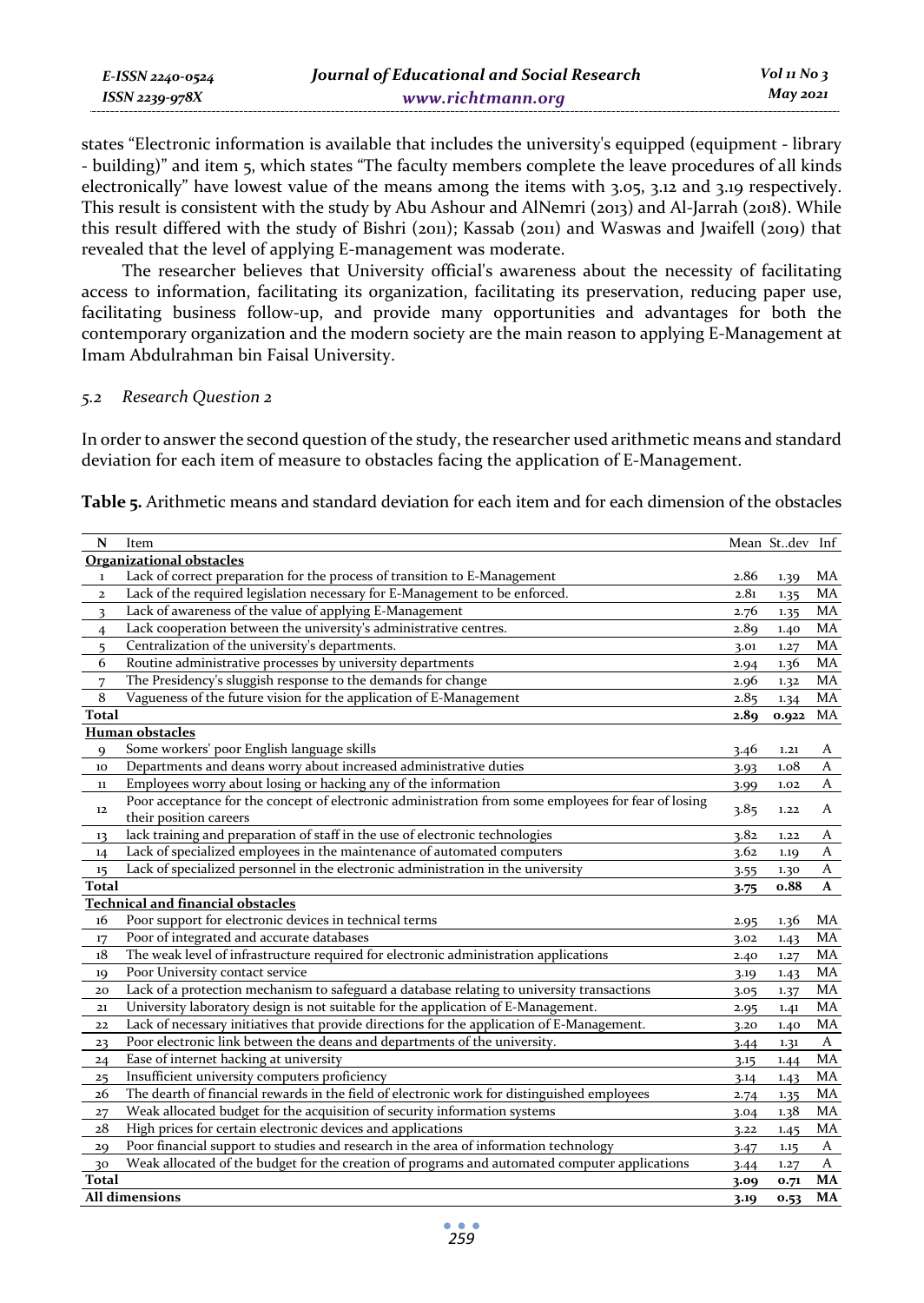Table 5 showed that the mean value of the organizational obstacles was (2.89) with a standard deviation of (0.92). This means that the organizational obstacles from the point of view of faculty members at Imam Abdulrahman bin Faisal University are insignificant. Item 5, which states, "Centralization of the university's departments"; and item 7, which states, "The Presidency's sluggish response to the demands for change" have the highest means value among the items of the organizational obstacles with (3.01) and (2.96) respectively. While item 3, which states, "Lack of awareness of the value of applying E-Management"; item 2, which states "Lack of the required legislation necessary for E-Management to be enforced" and item 8, which states, "Vagueness of the future vision for the application of E-Management" have lowest value of the means among the items with (2.76), (2.81) and (2.85) respectively.

Also, Table 5 showed that the mean value of the human obstacles was  $(3.75)$  with a standard deviation of (0.88). This means that the human obstacles from the point of view of faculty members at Imam Abdulrahman bin Faisal are significant. Item 11, which states, "Employees worry about losing or hacking any of the information" and item 10, which states, "Departments and deans worry about increased administrative duties" have the highest means value among the items of the democratic leadership style with (3.99) and (3.93) respectively. While item 9, which states, "Some workers' poor English language skills"; item 15, which states, "Lack of specialized personnel in the electronic administration in the university" and item 14, which states "Lack of specialized employees in the maintenance of automated computers" have lowest value of the means among the items with (3.46),  $(3.55)$  and  $(3.62)$  respectively.

In addition, Table 5 shows that the mean value of the technical and financial obstacles was (3.09) with a standard deviation of  $(0.71)$ . This means that the technical and financial obstacles from the point of view of faculty members at Imam Abdulrahman bin Faisal University are moderately significant. Item 29, which states, "Poor financial support to studies and research in the area of information technology"; and both item 30, 23 which states, "Weak allocated of the budget for the creation of programs and automated computer applications", "Poor electronic link between the deans and departments of the university" have the highest means value among the items of the technical and financial obstacles with (3.47) and (3.44) respectively. While item 18, which states, "The weak level of infrastructure required for electronic administration applications"; item 26, which states, "The dearth of financial rewards in the field of electronic work for distinguished employees" and item 16, 21, which states, "Poor support for electronic devices in technical terms", "University laboratory design is not suitable for the application of E-Management" have lowest value of the means among the items with  $(2.40)$ ,  $(2.74)$  and  $(2.95)$  respectively.

Evident from the above that the human obstacle at Imam Abdulrahman bin Faisal University is the most important obstacle among obstacles, followed by the technical and financial obstacles, while the organizational obstacles came in the third and last rank. The researcher believes that the reason for this result may be due to poor acceptance of the concept of electronic administration from some employees for fear of losing their position careers, and the lack of training and preparation of staff in the use of electronic technologies are most reasons that show the human obstacles as most important obstacle among obstacles for applying E-Management. These results are consistent with the study of Bishri (2011); Kassab (2011) and Hajaia and Roud (2014). While these results differed with these studies about the significance of obstacles on applying E-Management, where the results of these studies showed that the obstacles have moderately significant.

#### **6. Recommendations**

*E-ISSN 2240-0524 ISSN 2239-978X*

In light of the results reached in this study, the researcher came up with some recommendations that could contribute to the application of E-Management in Universities, and reduce its obstacles, as follows:

The first recommendation is: that the higher management (the Ministry of Education) put the appropriate procedural plans to implement electronic management in universities and inform the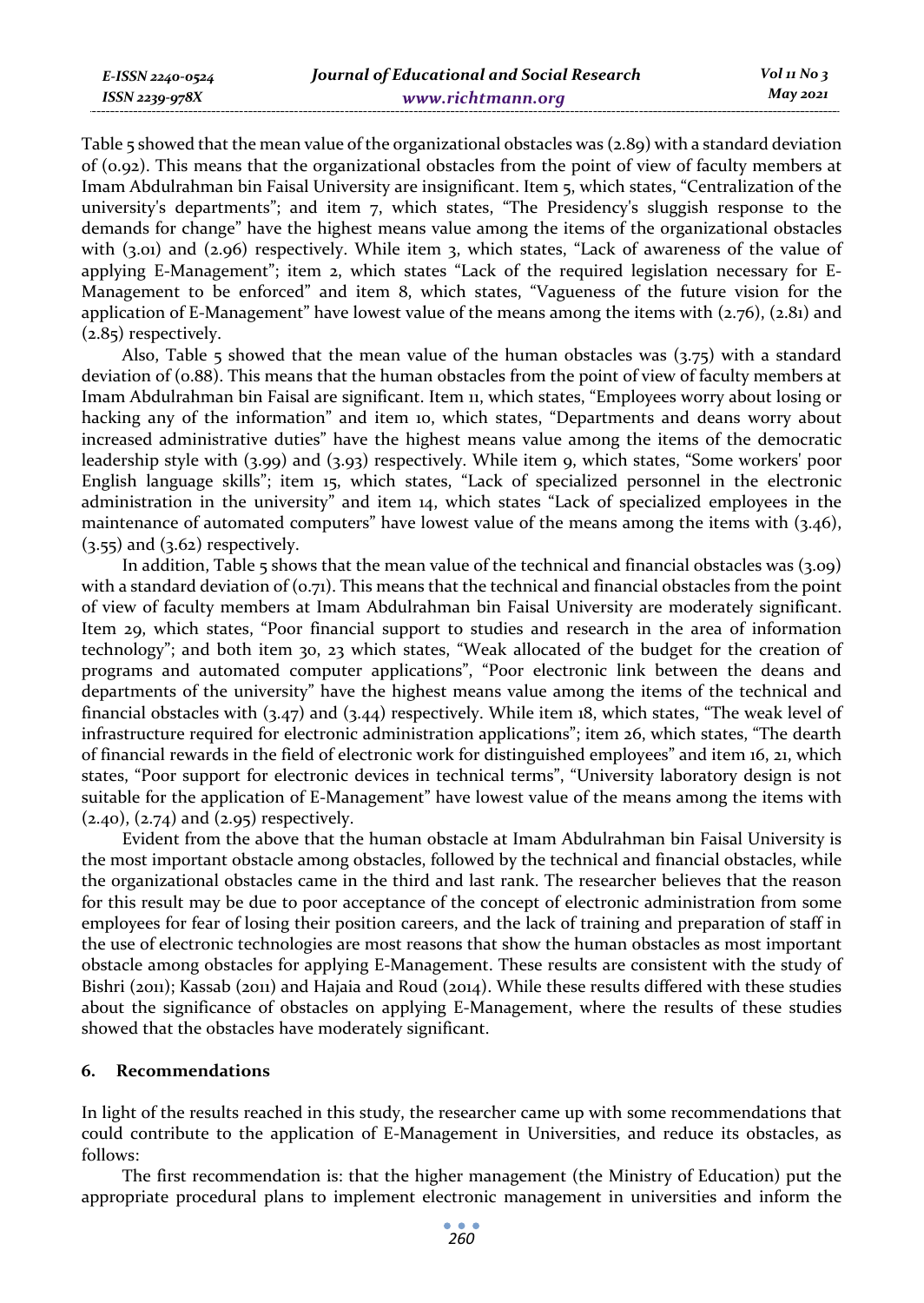education personnel of those plans.

The second recommendation is: That the top management takes the initiative to train administrators and faculty members in practical training on E-Management applications.

The third recommendation is: providing universities with modern computers with advanced capabilities suitable for administration work.

The fourth recommendation is: establish an electronic network in universities to connect all university facilities electronically.

The fifth recommendation is: adoption of electronic signatures in transactions between higher administrations and university administrations.

#### **7. Conclusion**

*E-ISSN 2240-0524 ISSN 2239-978X*

This study aimed to determine the degree of E-Management application at Imam Abdulrahman bin Faisal University and its obstacles, and then come up with some proposals and recommendations to contribute to activating electronic applications in the management of Universities and to identify the most prominent obstacles, where the results showed that most of the E-Management applications in the administrations of Imam Abdul Rahman bin Faisal University were agreeably, and there are some obstacles that limit the application of E-Management in the university departments.

#### **References**

- Abdulrahman, O., & Omar, I. M. (2018). The Impact of Applying Electronic Management System on the English Language Level: A Case study at Cihan University. *International Journal of Research and Engineering*, *5*(7).
- Abu Ashour, K. and Nimri, D. (2013) 'The level of application of electronic administration at Yarmouk University from the point of view of the teaching staff and administrators', *Jordanian Journal of Educational Sciences*, 9(2), 199–220.
- Al-Asmari, A. M. (2010). E-learning in Saudi Arabia: Past, present and future. *Near and Middle Eastern Journal of Research in Education*, *2010*(1), 2.
- Al-Jarrah, H. Y. M. (2018). The degree of applying the electronic administration in Departments of Jordanian Educational Ministry. *International Journal of Economics and Business Research*, *15*(4), 490-508.
- Badawi, K.R.S. (2013). Effect of e-management on human performance, case study, unpublished master thesis, Port Said University. Port Said, Egypt
- Bataineh, K. A. (2017). The impact of electronic management on the employees' performance field study on the public organizations and governance in Jerash governorate. *Journal of Management and Strategy*, *8*(5), 86-100.
- Bishri,M.(2011). Obstacles for applying the Electronic administration in the departments of Umm Al-Qura University in Mecca from the perspective of female administrator and factually staff members at the University. Unpublished master Thesis, Umm Al-Qura University,Mecca- Saudi Arabia.
- Dayni, R., K. W. (2010). Effect of e-management and role of HR development in Rafidain Bank on improvement of the organization performance, unpublished master thesis, Middle East University, Ammaan, Jordan.
- Ellatif, H. A. A., & Abdulmutalib, S. (2013). E-Management; configuration, functions and role in improving performance of Arab institutions and organization. *International Journal of Computer Applications*, *80*(6).
- Hajaia, S., & Roud, A. (2014). The obstacles of applying electronic administration in Tafila technical university (TTU) from the faculty staff members' perspectives. *International Journal of Humanities and Social Science*, *4*(11), 205-213.
- Kassab,V.(2011). The relationships between the variables and the application of regulatory electronic administration in Palestinian universities Gaza Strip, , Unpublished MA Thesis, Al-Azhar University, Gaza –Palestine.
- Ogbonna, J. U., Eze, M. U., & Nkemdirim, V. (2011). University Management Dynamics: Issues of e-Administration and the User Communities Perceptive in Nigeria. *ABSU Journal of Environment, Science and Technology*, 14- 24
- Osakede, K. O., Ijimakinwa, S. O., Arijeniwa, W., Adesanya, T. O., & Ojo, A. D. (2017). The Impact of E-Administration on Service Delivery in Adekunle Ajasin University Akungba-Akoko,(AAUA) Ondo State, Nigeria. *Management Studies and Economic Systems*, *54*(5305), 1-10.
- Radu, A. M., & Pólkowski, Z. (2014). Theoretical, technical and practical aspects of e- administration. *Zeszyty naukowe DWSPiT. Studia z Nauk Społecznych. NR*, *7*.